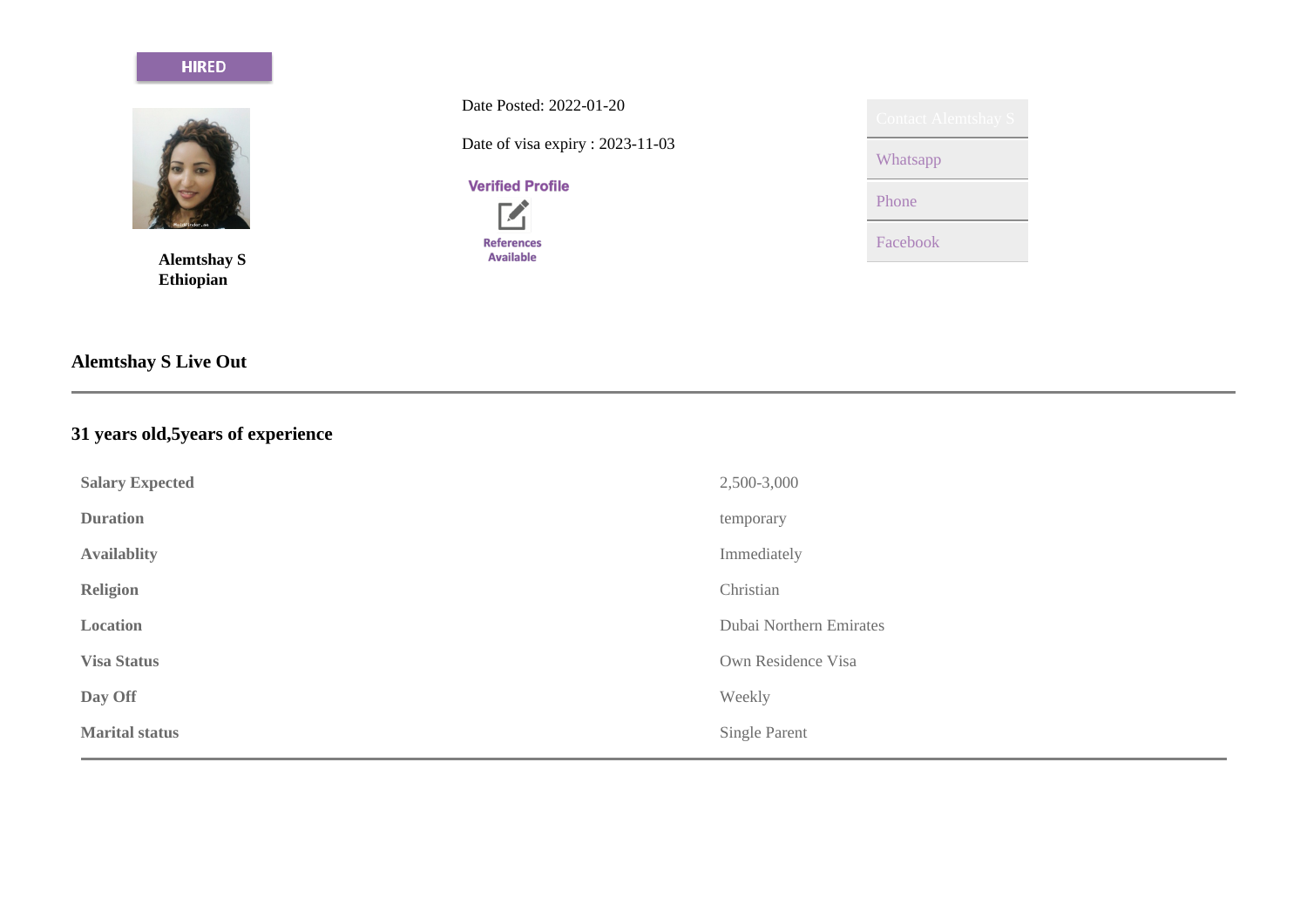# **About Me**

I have the ability to work under pressure to get things done while complying with job and safety instructions. I have one kid. I can help only in the kitchen.I am staying in Al Majaz.

# **Key Skills**

| Assist In Kitchen |                                      |  |
|-------------------|--------------------------------------|--|
|                   | Child Care     New Born     Pet Care |  |

# **Languages**

| Amharic<br>Excellent<br>Arabic<br>Good<br>English<br>Fair |  |  |
|-----------------------------------------------------------|--|--|

# **Employment History**

# **Employer 1**

| Date Started            |
|-------------------------|
| Date Ended              |
| Location                |
| Sharjah                 |
| <b>Employer Profile</b> |
| Cleaner                 |
| Reason for leaving      |
| Using own visa          |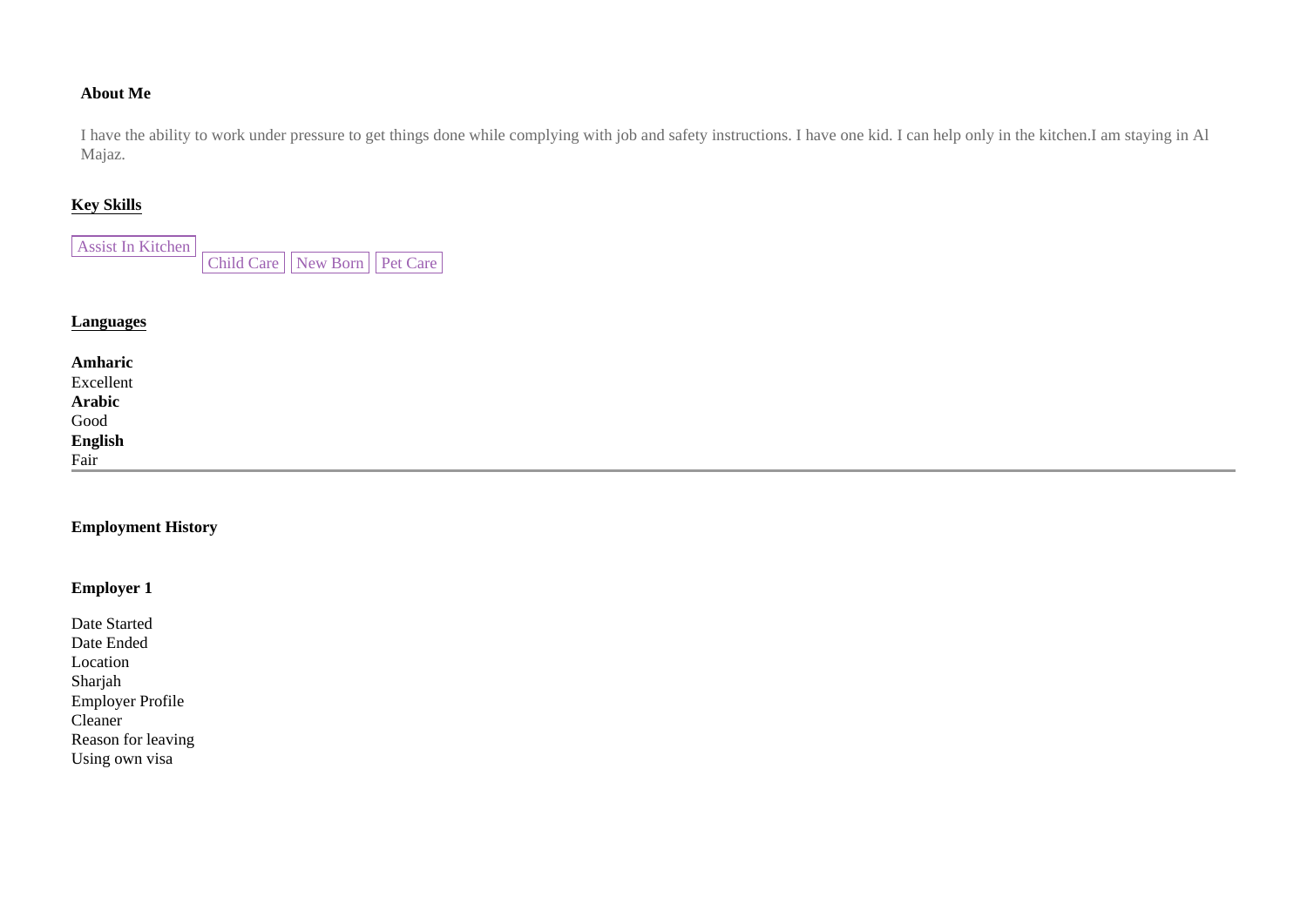### Job Description

### Cleaning Company for 2 years

- Tidy room appearance
- Dust furniture and knickknacks (damp cloth)
- Make beds
- General dusting

# **Employer 2**

| Date Started            |
|-------------------------|
| Date Ended              |
| Location                |
| Dubai                   |
| <b>Employer Profile</b> |
| Housemaid/Nanny         |
| Reason for leaving      |
| Finished contract       |
|                         |

Job Description

Moroccan - Indian family for 2 years

- Take care of the kids(1 and 10 years old)
- Bathing the kids
- Assisting in kitchen
- Washing dishes

# **Employer 3**

Date Started Date Ended Location Dubai Employer Profile Housemaid/Nanny Reason for leaving